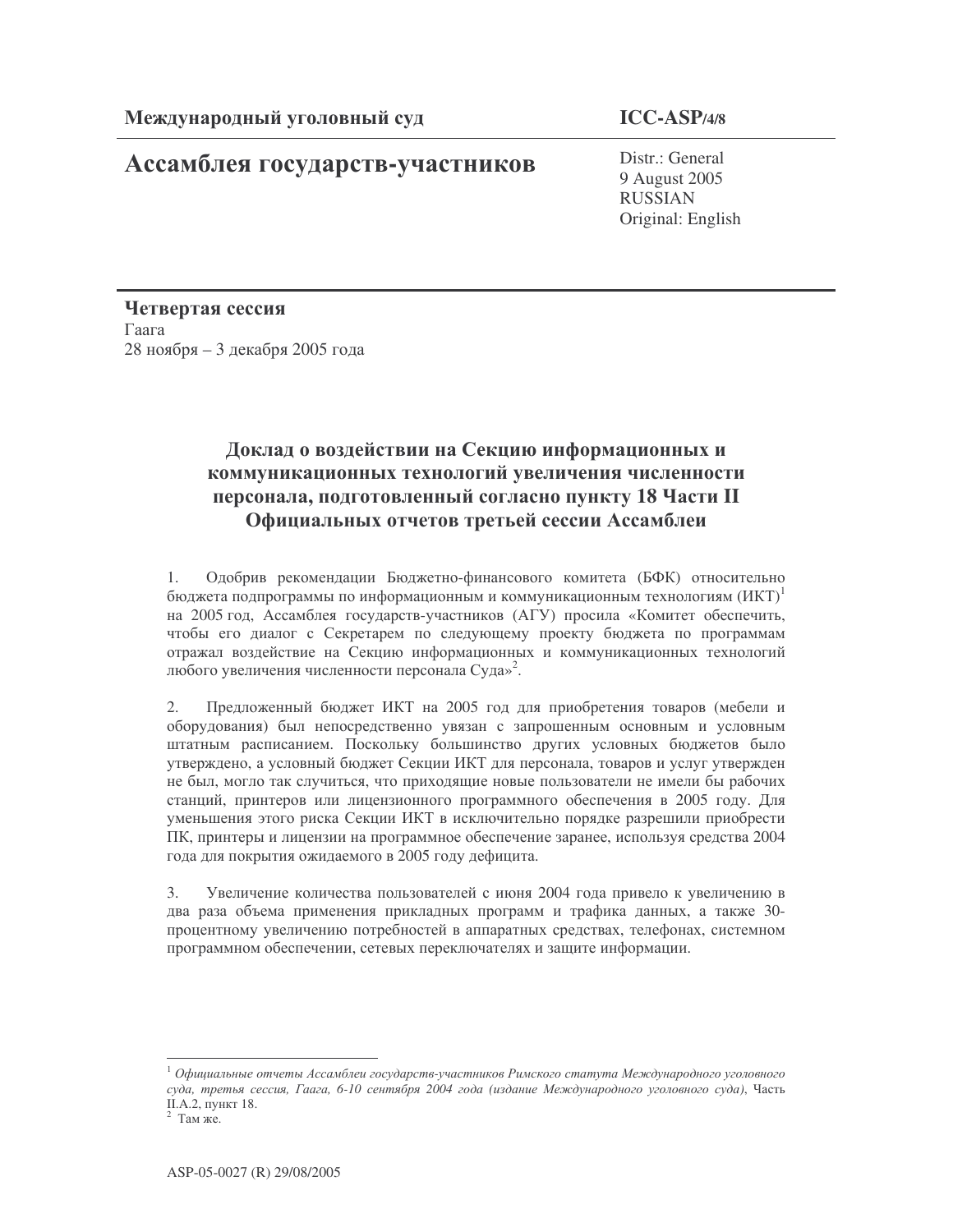$\overline{4}$ . Парк оборудования, установленного в 2004/2005 году для поддержки рабочих станций, в настоящее время включает:

- 550 пользователей на сети по состоянию на 31 июля 2005 года<sup>3</sup>;  $\bullet$
- $\bullet$ 15 новых пользователей в месяц (персонал, сотрудники общей технической помощи, стажеры и т.д.);
- 600 служебных звонков в день в среднем в Сервисное бюро ИКТ.  $\bullet$

5. Для обслуживания этих запросов на 2005 год для Сервисного бюро было утверждено три должности (поддержка первой и второй линии), в то время как для поддержки третьей линии было утверждено пять сотрудников. Для уменьшения риска, связанного с набором персонала, Секции ИКТ было разрешено заново определить порядок приоритетов в ее утвержденном бюджете для охвата обычных операций при наличии следующих пяти сотрудников категории общей технической помощи (ОТП):

- $\bullet$ три сотрудника в Сервисном бюро (первая и вторая линия) с увеличением до шести сотрудников, и
- два сотрудника для сетевой, серверной и коммуникационной поддержки (третья линия) с увеличением до семи сотрудников.

Без ОТП в Сервисном бюро ИКТ насчитывалось бы три сотрудника (один 6. сотрудник Сервисного бюро для обеспечения поддержки на 200 пользователей к декабрю 2005 года). Признанным средним промышленным стандартом для этого типа обслуживания является один помощник сервисного бюро для каждых 75 пользователей, при стандартном отклонении в 25 и при отклонении в 100 в качестве абсолютного максимального рекомендованного уровня.

В третьей линии поддержки системного администрирования на тот же персонал, 7. отвечающий за эксплуатацию оборудования для расширяющейся базы пользователей в рамках существующих информационных систем и инфраструктуры, также возлагаются обязанности по работе с различными утвержденными проектами ИКТ, запросы на которые поступают от заказчиков. Это считается риском для организации, поскольку определенный персонал должен заниматься поддержанием инфраструктуры, а другие сотрудники вести работу по проектам. Это имеет особое значение для организации, в которой информационная безопасность считается жизненно важной, поскольку необходимо, чтобы сотрудники обеспечивали постоянный мониторинг различных протоколов системы защиты.

8. Характерными результатами подобного недоукомплектования персоналом сервисных секций является длительное время ответа; надежность решений становится неадекватной; время сверхурочной работы является значительным; и пользователи не имеют надлежащей подготовки для работы с оборудованием.

В своем докладе БКФ констатировал, что еще не определена рабочая нагрузка для 9. дополнительных должностей разряда ОО-ПР<sup>4</sup>.

<sup>3 320</sup> штатных сотрудников, 100 сотрудников категории общей технической помощи, 15 выборных должностных лиц, 80 стажеров, 35 подрядчиков по проектам.

<sup>4</sup> Официальные отчеты Ассамблеи государств-участников Римского статута Международного уголовного суда, третья сессия, Гаага, 6-10 сентября 2004 года (издание Международного уголовного суда), часть II.A.8b), пункт 79.